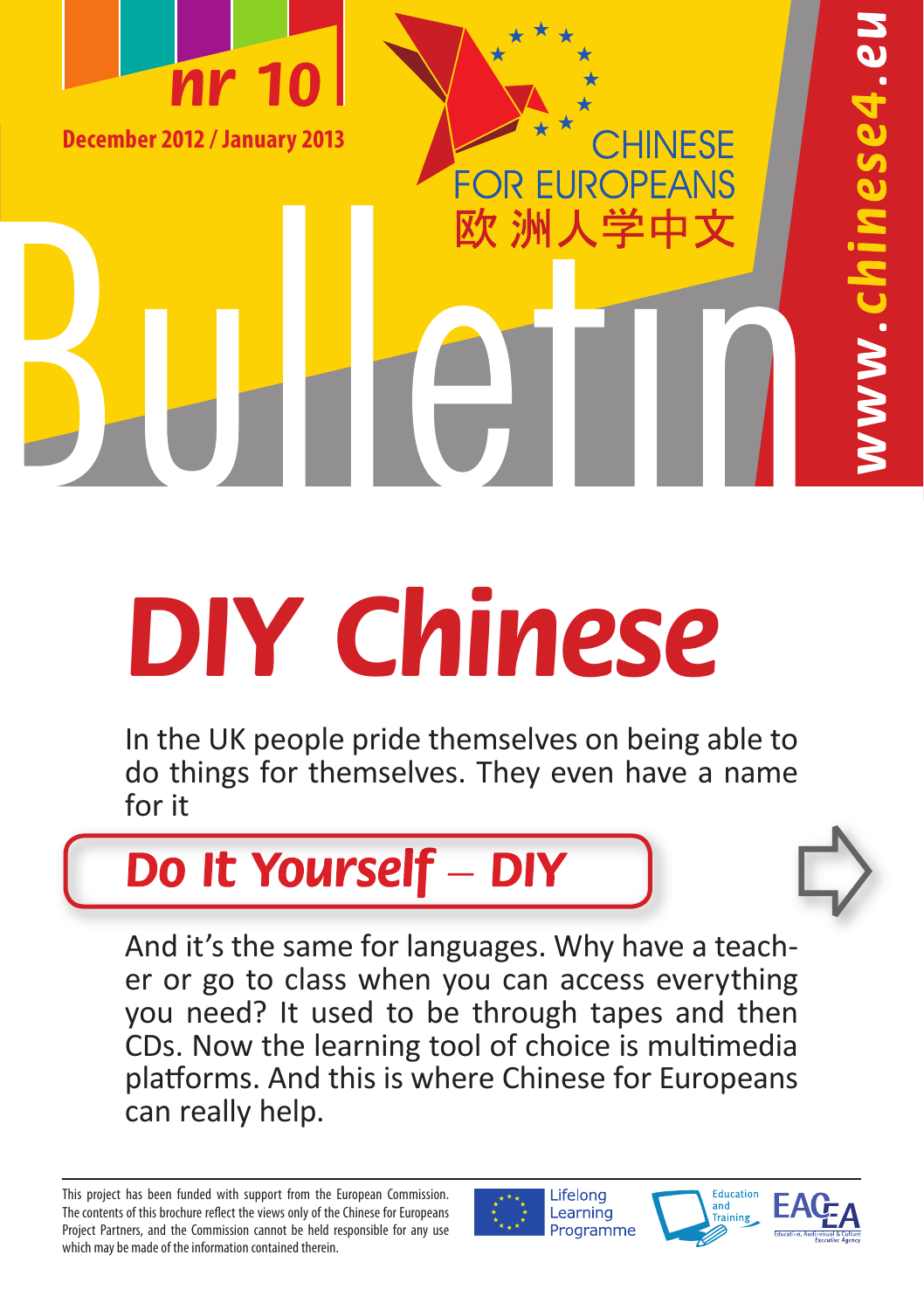It breaks down content into manageable, bite sized chunks that allow you to get into the basics quickly and efficiently. By not covering too much in each section it gives you time to memorise key elements. Often self-taught language courses overwhelm with content and rules. Chinese 4 Europeans is more flexible. Knowing that some people like grammar, some prefer phrases, some prefer vocabulary learning, the material allows the student to learn as they want to, when they want to and how they want to. But even with that there are a few tips that might be worth mentioning to get the best out of the material. Some of these might appear obvious, but it is important not to lose sight of the obvious.

**1**<br>you can re<br>before you **Firstly, listen to the recordings** – and then listen again. After that, listen some more. So much so that you can recite expressions in your head before you go to sleep. So much that the sound of the language becomes easy. Think about how often we repeat the same expressions to young children as they learn their mother tongue. This may sound like hard work, but it isn't. Today's language learners are busy people, always on the move. That is precisely why we have provided lessons in bite-sized chunks. You can listen in the car, on the train, in airports, walking or jogging, or over a coffee... It's about little and often – like exercise.

Half the problem with communicating in a language is that we learn the expressions we want to say  $-\frac{1}{x}$  or we learn to point at them in phrase books - and then we don't understand the response. People speak too quickly. Listen to the recordings and they will give you the confidence to understand.

**2 Secondly, rehearse**. Think about a child learning to do something  $-\frac{1}{x}$  riding a bicycle for example. How many times do they fall over and then get back up again? And suddenly there is a moment when they can just do it. Think about when a child learns new words or expressions. How often do they repeat them? And not just words but phrases and expressions. Parents sometimes get surprised when children start using whole sentences from the TV or from what they've said. We can do the same. If we want to improve our pronunciation, if we want to have the confidence to say these strange new sounds (let's face it all languages have their own strange new sounds) then there is no substitute for rehearsal. This may sound like hours and hours of practice, sitting like some kind of machine repeating and repeating. No. We're back to little and often. Take a phrase, or a couple of phrases, at a time. Get used to the sound. Get used to hearing yourself saying them. Come back to the next day or after a couple of days. You can do this anywhere. In the street, in the office, on the way to work,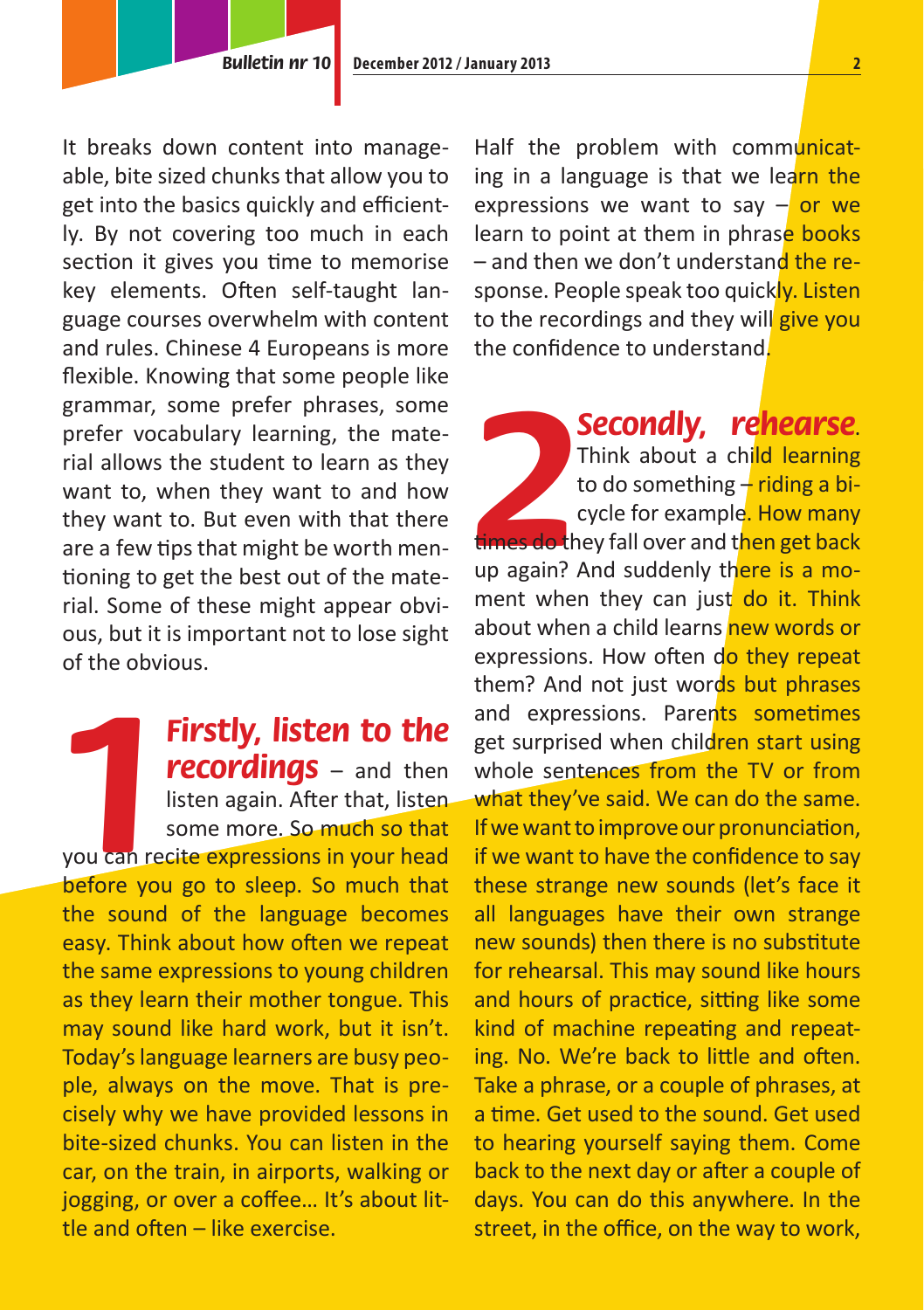

in a plane… To start with you need to hear yourself say new words and expressions out loud. Once you know what that sounds like, you can rehearse them inside your head. Kids have no problem walking down the street making noises, practicing new sounds. Adults do, but that doesn't mean we can't find time in the day to imagine ourselves saying stuff. If we are going to give a presentation or go for an interview, how much time do we spend rehearsing what we are going to say inside out head? We already have that skill – and we're good at it. All we are doing is moving it across to somewhere else.

**3**<br>challenge f<br>making this **Thirdly, play**. All of this so far could sound pretty serious. Listen lots, repeat lots… but perhaps the real challenge for the DIY language learner is making this real. If we simply learn the sentences and sounds but don't imagine ourselves actually saying them, then we are not giving ourselves enough information to help us recall them. This is also true if we only focus on translating meaning from our own language into Chinese. Of course we need to remember meanings, but we also need to link them to situations. Where would we say this? What do we imagine it looks like? What are the people like? What sort of things are important to them? What have we seen in the media? What have we heard from people who have been there?